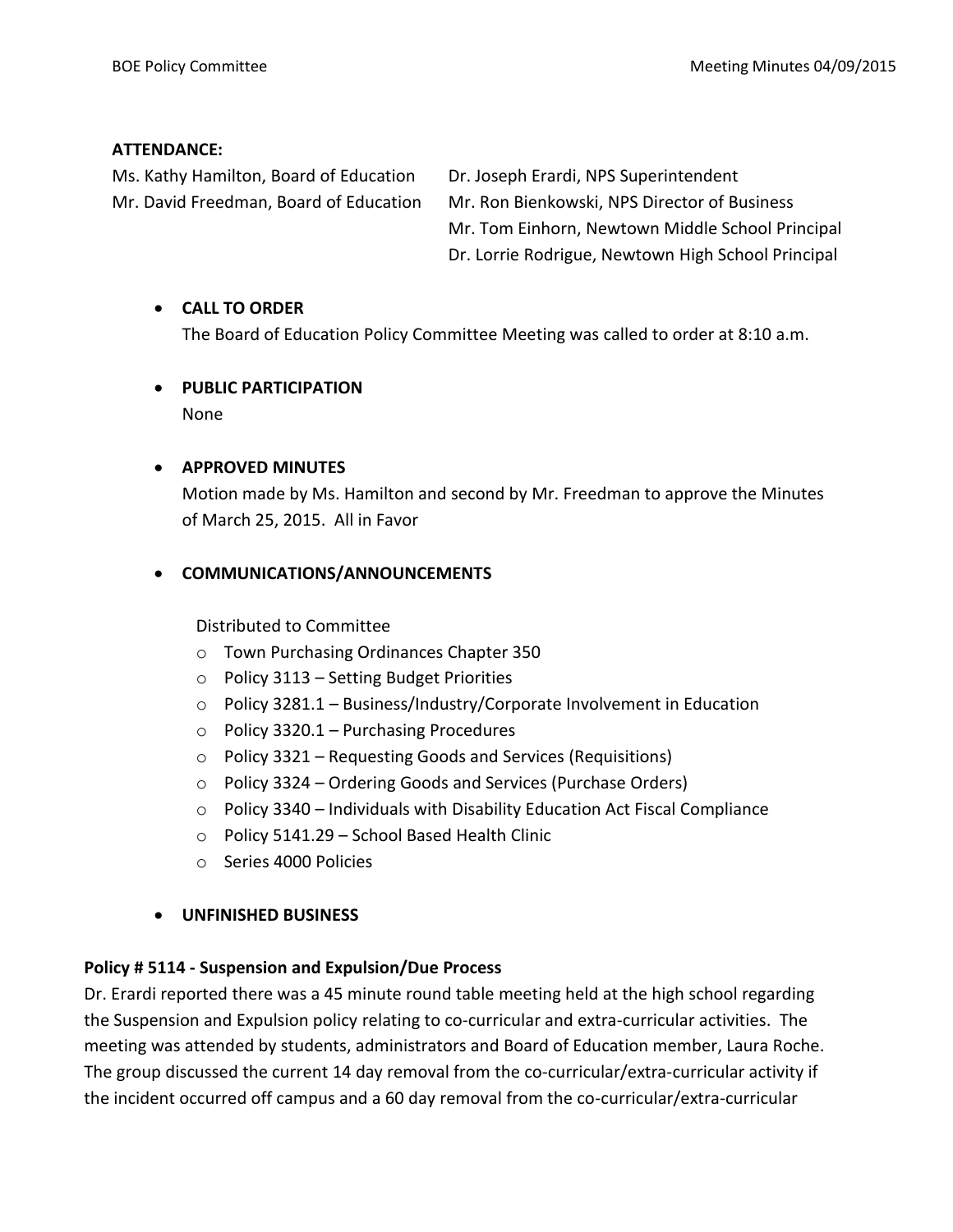activity if the incident occurred on campus. The majority of the students supported a 60 day removal for both occurrences, on and off campus. Dr. Rodrigue said the parents she has spoken to want consistency among all activities. Mr. Einhorn said the policy needs to be clear and all students held accountable. Dr. Rodrigue suggested changing the policy to have the suspended student meet with the Superintendent and the Board of Education on their first offence. Right now the policy states the student will meet with the Superintendent and the Board on the second offence. A discussion followed on having the Board attending the meeting for the first offence. Ms. Hamilton said it is hard for Board of Education members to be available during the day. She suggested the Board have the option to send a Board liaison to the first offence meeting. The group will review the policy and come back to the next meeting with their recommendations. The Committee will review policy and make recommendations at the next meeting.

| Policy # | <b>Policy Title</b>               | <b>Status</b>                                                                          |
|----------|-----------------------------------|----------------------------------------------------------------------------------------|
| 2240     | Research, Evaluation and Planning | Use sample policy and regulation from                                                  |
|          |                                   | CABE with additional wording on the                                                    |
|          |                                   | Superintendent informing the Board of any                                              |
|          |                                   | such studies.                                                                          |
| 2300     | Code of Ethics                    | Use Code of Ethics provided by CABE.                                                   |
| 3113     | <b>Setting Budget Priorities</b>  | Use optional policy from CABE. With a                                                  |
|          |                                   | few revisions to the wording and add due                                               |
|          |                                   | date for the established budget priorities.                                            |
| 3231     | Medical Reimbursement for Special | Mr. Bienkowski will review policy with                                                 |
|          | <b>Education Students</b>         | Julie Haggard and advise Committee of                                                  |
|          |                                   | recommendations at next policy meeting.                                                |
|          |                                   | The Committee was given the new policy                                                 |
|          |                                   | from CABE - Policy 5141.29 - School                                                    |
|          |                                   | Based Health Clinic. The Committee will                                                |
|          |                                   | review policy and make recommendations                                                 |
|          |                                   | at next meeting.                                                                       |
| 3240     | <b>Tuition Fees</b>               | Use sample policy from CABE. Removing                                                  |
|          |                                   | the optional language for vo-ag program.                                               |
|          |                                   | Mr. Bienkowski went over how he                                                        |
|          |                                   | determines the fees with the Committee.                                                |
|          |                                   | Ms. Hamilton asked Mr. Bienkowski where                                                |
|          |                                   | the collected fees go. Mr. Bienkowski said                                             |
|          |                                   | the fees are given back to the town. The                                               |
|          |                                   | Committee will finalize the policy at the                                              |
|          |                                   | next meeting.                                                                          |
| 3250     |                                   | Materials/Services; Fees, Fines, Charges Dr. Erardi will look into current practice at |
|          |                                   | the schools and advise Committee of                                                    |
|          |                                   | recommendation at next meeting. Will be                                                |
|          |                                   | addressed in the next Policy Committee                                                 |
|          |                                   | Meeting.                                                                               |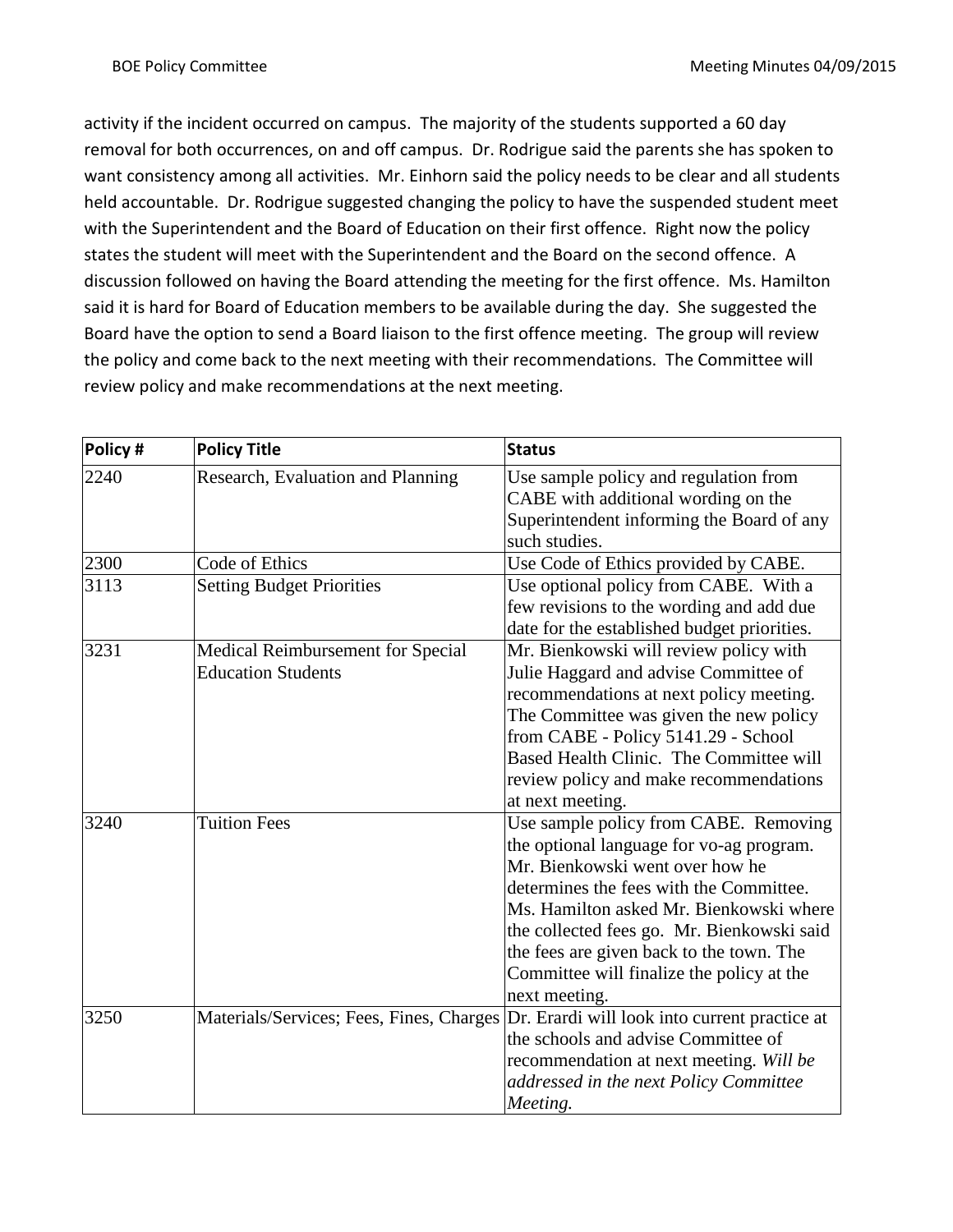| 3260   | Sales & Disposal of Books, Equipment | Mr. Bienkowski will review Committee        |
|--------|--------------------------------------|---------------------------------------------|
|        | $&$ Supplies                         | recommendations and advise at next policy   |
|        |                                      | meeting. Will be addressed in the next      |
|        |                                      | Policy Committee Meeting.                   |
| 3280   | Gifts, Grants and Bequests           | Ms. Hamilton will look at combining our     |
|        |                                      | current policy with another version of the  |
|        |                                      | policy from CABE. She will include          |
|        |                                      | information in the policy on an annual      |
|        |                                      | report back to the Board of Education. Will |
|        |                                      | be addressed in the next Policy Committee   |
|        |                                      | Meeting.                                    |
| 3281   | <b>School Fund Raisers</b>           | Dr. Erardi shared the Winter Sports         |
|        |                                      | Analysis from Gregg Simon on actual fees    |
|        |                                      | beyond pay to play. The Committee           |
|        |                                      | discussed how a club becomes recognizable   |
|        |                                      | by the school. A discussion was held on     |
|        |                                      | Odyssey of the Mind (a stand-alone          |
|        |                                      | organization) and how it is funded. The     |
|        |                                      | Committee will review policy and advise at  |
|        |                                      | the next meeting.                           |
| 3281.1 | Business/Industry/Corporate          | The Committee received a copy of the        |
|        | <b>Involvement in Education</b>      | policy from CABE. Will be addressed in      |
|        |                                      | the next Policy Committee Meeting.          |

#### **NEW BUSINESS**

- o A motion was made by Ms. Hamilton and second by Mr. Freedman to forward the first draft of Series 2000 (Administration) to CABE. All in Favor
- o FUTURE MEETING DATES
	- April 30, 2015 Shared Meeting Room 1
	- May 14, 2015 Shared Meeting Room 3
	- $\n **May 27, 2015 Shared Meeting Room 1**\n$
	- $June 10, 2015 Shared Meeting Room 1$
	- Ullet 24, 2015 Shared Meeting Room 1

#### **ACTION ITEMS FOR NEXT MEETING**

| <b>Responsible</b> |                                      |                 |                 |
|--------------------|--------------------------------------|-----------------|-----------------|
| Party              | <b>Action</b>                        | <b>Comments</b> | <b>Due Date</b> |
|                    | Mr. Bienkowski Policy 3231 - Medical |                 | 04/30/2015      |
|                    | Reimbursement for Special            |                 |                 |
|                    | Education Students - Mr.             |                 |                 |
|                    | Bienkowski will consult with         |                 |                 |
|                    | Julie Haggard and will review and    |                 |                 |
|                    | advise Committee at next             |                 |                 |
|                    | meeting.                             |                 |                 |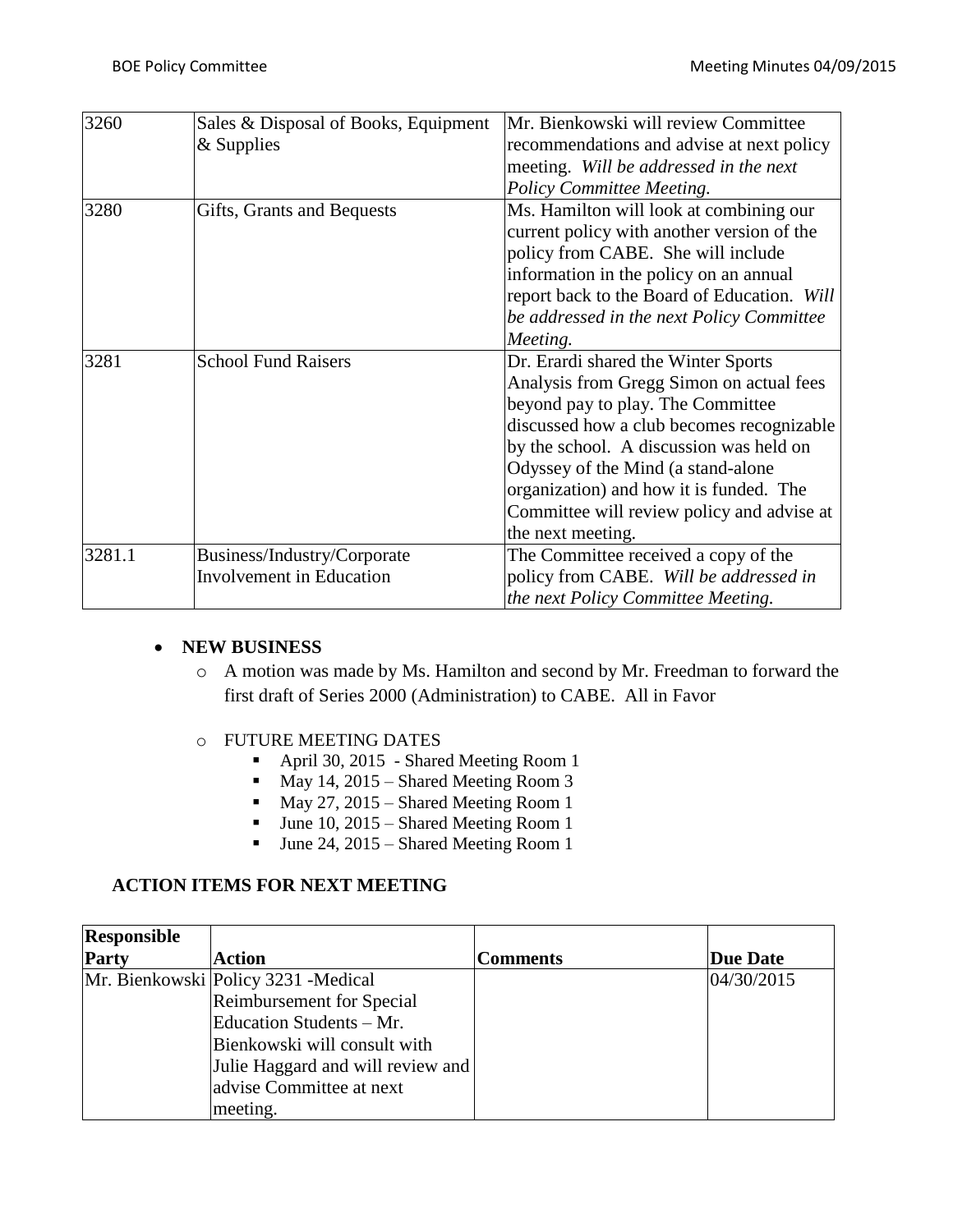| Ms. Hamilton | Policy 3240 - Tuition Fees -                     | 04/30/2015 |
|--------------|--------------------------------------------------|------------|
|              | Finalize the policy at next                      |            |
|              | meeting.                                         |            |
| Dr. Erardi   | Policy 3250 - Materials/Service                  | 04/30/2015 |
|              | Fees, Fines, Charges - Dr. Erardi                |            |
|              | will look into current practice at               |            |
|              | the schools and advise Committee                 |            |
|              | of recommendation at next                        |            |
|              | meeting.                                         |            |
|              | Mr. Bienkowski Policy 3260 - Sales & Disposal of | 04/30/2015 |
|              | Books, Equipment & Supplies -                    |            |
|              | Mr. Bienkowski will review                       |            |
|              | Committee recommendations and                    |            |
|              | advise at next meeting.                          |            |
| Ms. Hamilton | Policy 3280 - Gifts, Grants and                  | 04/30/2015 |
|              | Bequests - Ms. Hamilton will look                |            |
|              | at combining our current policy                  |            |
|              | with another version of the policy               |            |
|              | from CABE. She will include                      |            |
|              | information in the policy on an                  |            |
|              | annual report back to the Board of               |            |
|              | Education.                                       |            |
| Committee    | Policy 3281 - School Fund                        | 04/30/2015 |
|              | Raisers - The Committee will                     |            |
|              | review policy and come back to                   |            |
|              | the next meeting with their                      |            |
|              | recommendations.                                 |            |
| Committee    | Policy 5114 - Suspension and                     | 04/30/2015 |
|              | Expulsion/Due Process - The                      |            |
|              | Committee will review policy and                 |            |
|              | advise of their recommendations                  |            |
|              | at the next meeting.                             |            |
| Committee    | Policy 5141.29 - School Based                    | 04/30/2015 |
|              | Health Clinic. The Committee                     |            |
|              | will review policy and make                      |            |
|              | recommendations at next meeting.                 |            |

# **NEXT SET OF POLICIES TO REVIEW AND REVISE**

Series 3000 (Business/Non-Instructional Operations):

| Policy # | <b>Policy Title</b>                                  | <b>Point Person</b> |
|----------|------------------------------------------------------|---------------------|
| 3281.1   | Business/Industry/Corporate Involvement in Education | Ms. Hamilton        |
| 3290     | <b>Funds Management</b>                              | Dr. Erardi          |
| 3291     | Borrowing                                            | Dr. Erardi          |
| 3291.1   | <b>Short-Term Loans</b>                              | Dr. Erardi          |